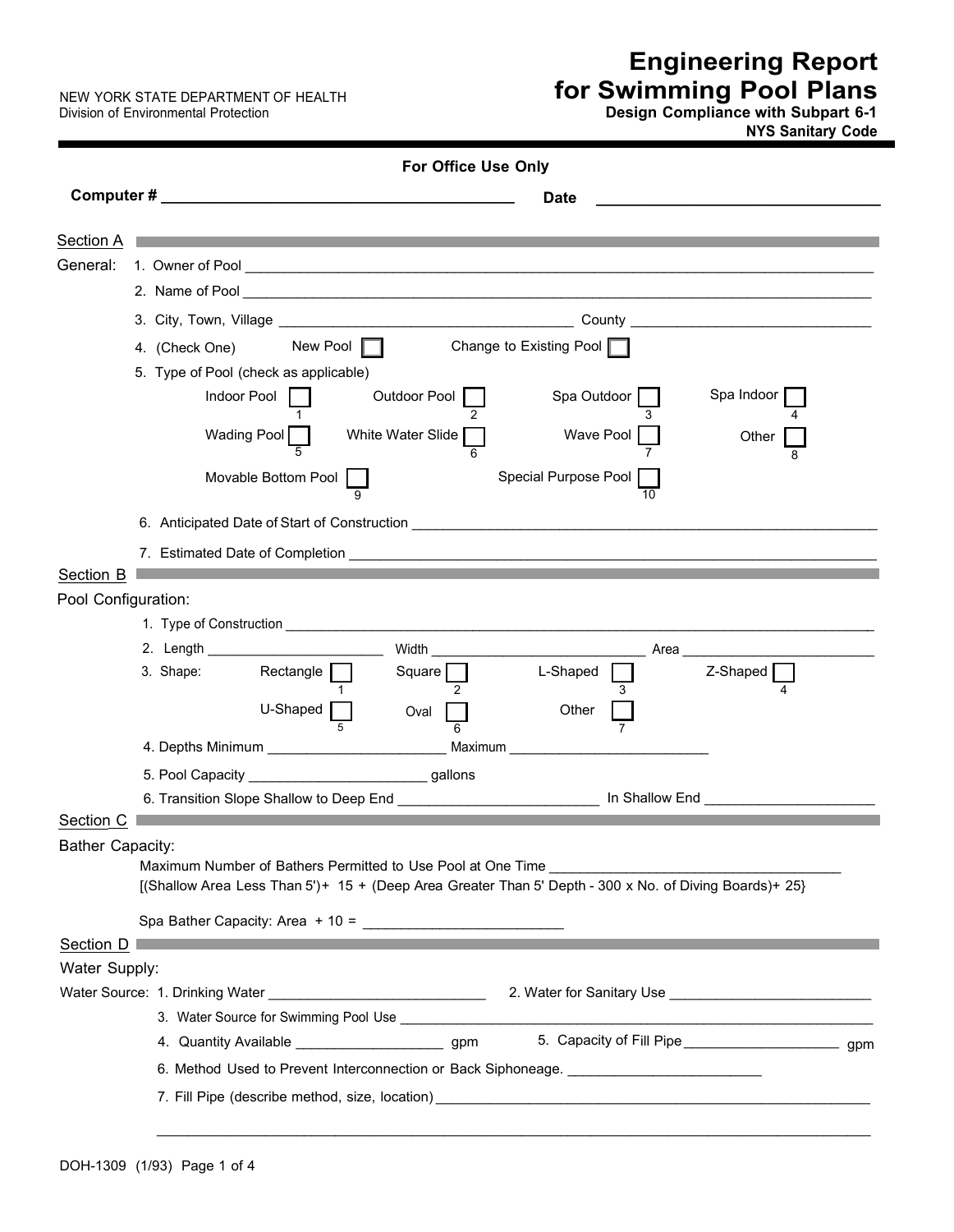|                | Section $E \Box$                                                                                                                            |  |  |  |  |  |  |
|----------------|---------------------------------------------------------------------------------------------------------------------------------------------|--|--|--|--|--|--|
| Deck Equipment |                                                                                                                                             |  |  |  |  |  |  |
| 1.             |                                                                                                                                             |  |  |  |  |  |  |
| 2.             | Physically Disabled Access   Yes   No                                                                                                       |  |  |  |  |  |  |
| 3.             | Diving Boards ___________ft. Above Water, Depth of Diving Area _______________ft., Length ___________________                               |  |  |  |  |  |  |
|                | __________ ft. Above Water, Depth of Diving Area ________________ ft., _Length __________________                                           |  |  |  |  |  |  |
|                | Water depth under starting blocks ________________________ ft.                                                                              |  |  |  |  |  |  |
| 4.             |                                                                                                                                             |  |  |  |  |  |  |
| 5.             |                                                                                                                                             |  |  |  |  |  |  |
| 6.             | Depth Markers:                                                                                                                              |  |  |  |  |  |  |
| 7.             | Fencing/Barrier Height ft.                                                                                                                  |  |  |  |  |  |  |
| 8.             | Max. Opening Verticals/Horizontals/Under Fence                                                                                              |  |  |  |  |  |  |
| 9.             | $\parallel$ TYes<br>$\neg$ No<br>Self-Closing Gates                                                                                         |  |  |  |  |  |  |
| 10.            | Positive Latching Device   Yes<br>l INo                                                                                                     |  |  |  |  |  |  |
| 11.            | Height of Latch Above Grade _________ inches                                                                                                |  |  |  |  |  |  |
|                | 12. Elevated Lifeguard Chairs: No. & Location __________________________________                                                            |  |  |  |  |  |  |
|                | 13. Recessed Steps: Riser ________________ inches Tread _____________ inches                                                                |  |  |  |  |  |  |
|                | 14. Stairs: Tread ______________________ inches Riser ______________________ inches                                                         |  |  |  |  |  |  |
|                | Section F                                                                                                                                   |  |  |  |  |  |  |
|                | <b>Recirculation Equipment</b>                                                                                                              |  |  |  |  |  |  |
|                | 1. Recirculation Pump:                                                                                                                      |  |  |  |  |  |  |
|                | Turnover gals. capacity<br>gpm X 60<br>Make $\qquad$<br>hrs.                                                                                |  |  |  |  |  |  |
| 2.             | Pipe Material<br>Main Drain Suction Pipe<br>Inlet Pipes<br>Main Drain Grate                                                                 |  |  |  |  |  |  |
|                | Size ________________<br>the control of the control of the control of                                                                       |  |  |  |  |  |  |
|                | the control of the control of the control of                                                                                                |  |  |  |  |  |  |
|                | Velocity ________________                                                                                                                   |  |  |  |  |  |  |
|                | 3. Head Loss Computations, Pump Curve (attached)<br>$\overline{\phantom{a}}$ No<br>Yes                                                      |  |  |  |  |  |  |
|                | 4. Hair Catcher: Pipe Size ____________ Basket Diameter _______________ Depth __________                                                    |  |  |  |  |  |  |
|                |                                                                                                                                             |  |  |  |  |  |  |
|                | 6. Filters                                                                                                                                  |  |  |  |  |  |  |
|                | Type _______________  Make _____________  No. _______________<br>Filter Medium _____________                                                |  |  |  |  |  |  |
|                | Area Each Filter _________ X _______ X ________ = _______ sq. ft. Total Area ______________                                                 |  |  |  |  |  |  |
|                | Filtration Rate $\frac{gpm}{sq. ft.}$ = ________________ gpm per sq. ft. Backwash Rate $\frac{gpm}{sq. ft.}$ = ____________ gpm per sq. ft. |  |  |  |  |  |  |
|                |                                                                                                                                             |  |  |  |  |  |  |
|                | 7. Pressure Gauges _____________ 8. Rate Controllers _____________ 9. Flow Meter: Make ____________ Model # _________                       |  |  |  |  |  |  |
|                | 10. Inlets                                                                                                                                  |  |  |  |  |  |  |
|                |                                                                                                                                             |  |  |  |  |  |  |
|                | Model#<br>Make <b>Make Make</b>                                                                                                             |  |  |  |  |  |  |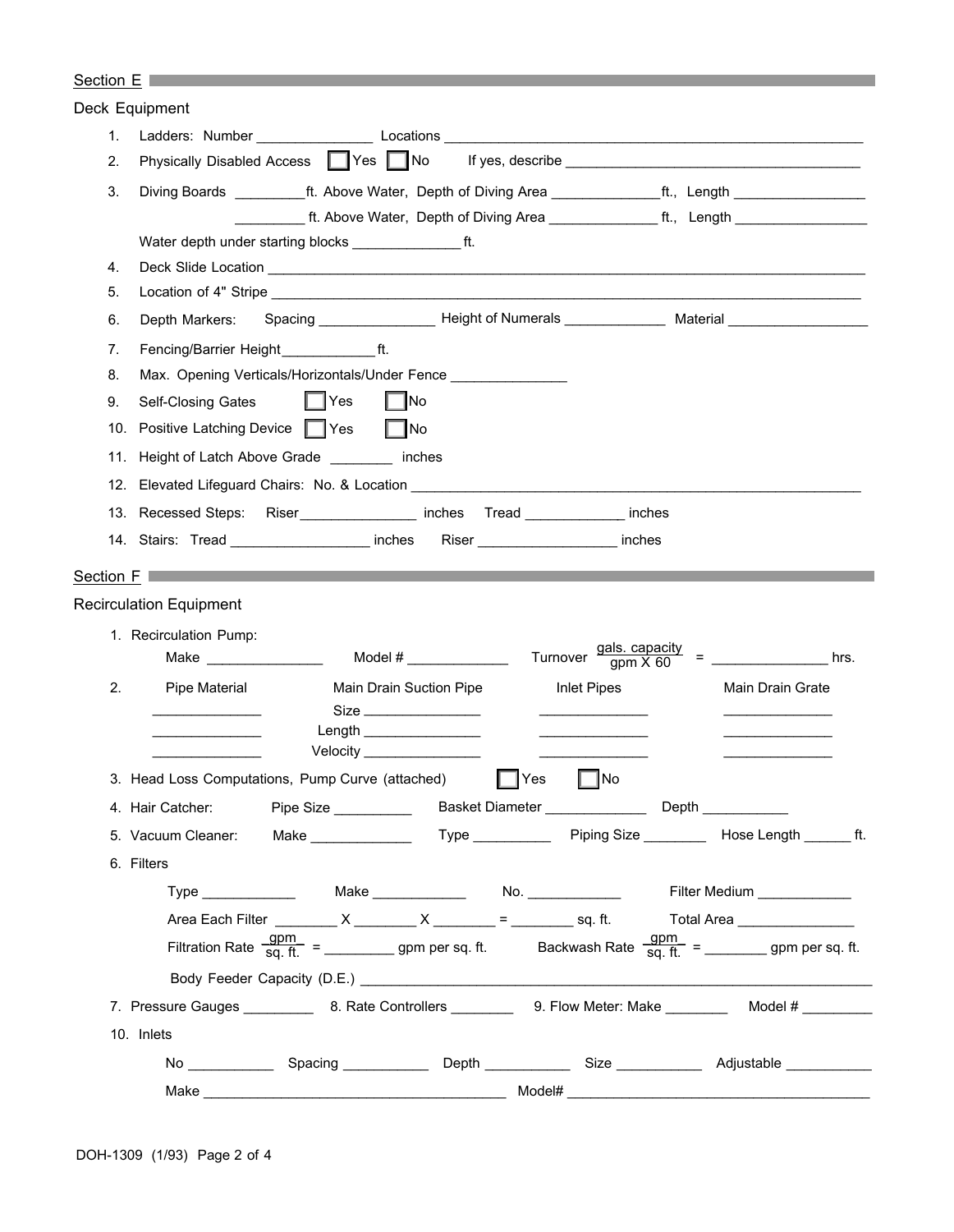## Section G **Section G**

|           | Pool Waste Drain            |                                                                                                                       |                                |                                                                                                                             |
|-----------|-----------------------------|-----------------------------------------------------------------------------------------------------------------------|--------------------------------|-----------------------------------------------------------------------------------------------------------------------------|
|           |                             | 1. Pipe size _________________________                                                                                | Length _______________________ |                                                                                                                             |
|           |                             | 2. Grate Opening Area (sq. in.) ________________________                                                              |                                | Number of Grates ________________________                                                                                   |
|           |                             |                                                                                                                       |                                | 3. Length of Time Needed to Empty Pool <b>Construction Construction Construction</b> Construction Construction Construction |
|           |                             | 4. Describe Arrangement for Backflow Prevention __________________                                                    |                                |                                                                                                                             |
|           |                             |                                                                                                                       |                                | 5. Main Drain: Spacing __________________________________  Distance from the Wall ___________________________               |
|           |                             |                                                                                                                       |                                | 6. Gutter Type _______________________________Size ______________________________Drain Spacing _____________________        |
|           |                             |                                                                                                                       |                                |                                                                                                                             |
|           | 8. Skimmers:                |                                                                                                                       |                                |                                                                                                                             |
|           |                             |                                                                                                                       |                                |                                                                                                                             |
|           |                             | Equalizer Lines Provided   Yes   No                                                                                   |                                |                                                                                                                             |
|           |                             | Deck Drain Spacing _______________________                                                                            |                                | Slope to Drain _______________________                                                                                      |
| Section H |                             | <u> 1989 - Johann Barnett, mars et al. 1989 - Anna ann an t-Anna ann an t-Anna ann an t-Anna ann an t-Anna ann an</u> |                                |                                                                                                                             |
|           |                             | <b>Chemical Feeders and Test Equipment</b>                                                                            |                                |                                                                                                                             |
|           |                             |                                                                                                                       |                                |                                                                                                                             |
|           |                             |                                                                                                                       |                                |                                                                                                                             |
|           |                             |                                                                                                                       |                                |                                                                                                                             |
|           |                             |                                                                                                                       |                                |                                                                                                                             |
|           |                             | 5. % Strength of Solution ______________                                                                              |                                |                                                                                                                             |
|           | 6. Operation Control        |                                                                                                                       |                                |                                                                                                                             |
|           |                             | Alkalinity Hardness Test Kit (Range) _______________                                                                  |                                | Chlorine Residual Test Kit (Range) _____________________                                                                    |
|           |                             |                                                                                                                       |                                | pH Control Chemical to be Used                                                                                              |
|           |                             |                                                                                                                       |                                | Automatic deactivation device provided Ves No                                                                               |
| Section I |                             |                                                                                                                       |                                |                                                                                                                             |
|           |                             |                                                                                                                       |                                |                                                                                                                             |
|           | Waste Disposal System       |                                                                                                                       |                                |                                                                                                                             |
|           |                             |                                                                                                                       |                                | 1. Describe Facilities for Sanitary Waste Disposal _____________________________                                            |
|           |                             | 2. Have Plans for Facility Been Approved?   Yes   No                                                                  |                                |                                                                                                                             |
|           |                             |                                                                                                                       |                                | 3. Describe Facilities for Pool Waste Disposal (including point of discharge)                                               |
|           |                             |                                                                                                                       |                                |                                                                                                                             |
|           | 4. Filter Wash Water        |                                                                                                                       | 5. Scum Gutter Waste           | 6. Vacuum Cleaner Waste _                                                                                                   |
| Section J |                             |                                                                                                                       |                                |                                                                                                                             |
|           |                             | Bathhouse Facilities (Numbers Provided)                                                                               | Men                            | Women                                                                                                                       |
|           | Showers                     |                                                                                                                       |                                |                                                                                                                             |
|           | Lavatories                  |                                                                                                                       |                                |                                                                                                                             |
|           | <b>Toilets</b>              |                                                                                                                       |                                |                                                                                                                             |
|           | Urinals                     |                                                                                                                       |                                | <b>XXXXX</b>                                                                                                                |
| Section K |                             |                                                                                                                       |                                |                                                                                                                             |
|           |                             |                                                                                                                       |                                |                                                                                                                             |
|           | <b>Lifesaving Equipment</b> |                                                                                                                       |                                |                                                                                                                             |
|           | 1. Lifesaving Equipment     |                                                                                                                       | Lifeguard Chairs ____________  | Torpedo or Ring Buoys or Rescue Tube                                                                                        |
|           |                             |                                                                                                                       | Reaching Pole ______________   |                                                                                                                             |
|           |                             |                                                                                                                       | Pocket Mask _____________      |                                                                                                                             |
|           | 2. First Aid:               | Commercially available First Aid Kit   Yes                                                                            |                                | No<br>First Aid Room   Yes<br> No                                                                                           |
|           |                             | 3. Chlorine Gas Storage Location ______                                                                               |                                |                                                                                                                             |
|           |                             | Self Contained Breathing Apparatus   Yes                                                                              | ¶No                            |                                                                                                                             |
|           | If Yes, Location            |                                                                                                                       |                                |                                                                                                                             |